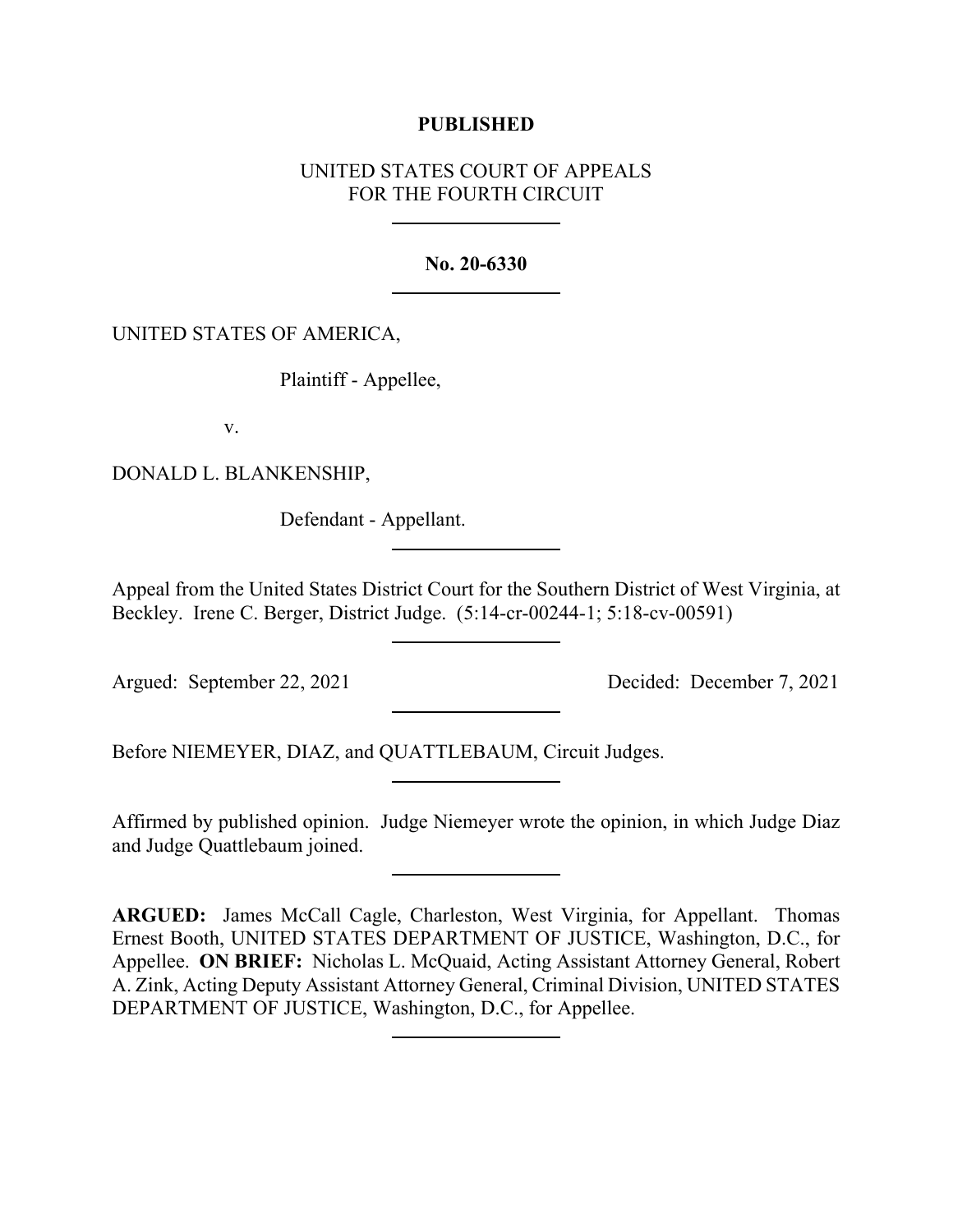#### NIEMEYER, Circuit Judge:

In this proceeding under 28 U.S.C. § 2255, Donald Blankenship seeks to vacate his conviction for conspiring to willfully violate coal mine safety standards, alleging that the federal prosecutors violated his due process rights in failing to produce documents favorable to him before trial, in violation of *Brady v. Maryland*, 373 U.S. 83 (1963) (requiring the government to disclose exculpatory evidence), and *Giglio v. United States*, 405 U.S. 150 (1972) (requiring the government to disclose impeaching evidence).

Following an explosion at Massey Energy Company's Upper Big Branch coal mine in Montcoal, West Virginia, that killed 29 miners, Blankenship — who was at the time of the explosion the Chairman of the Board and CEO of Massey — was charged with and convicted of conspiring to willfully violate mandatory federal mine safety and health standards, in violation of 30 U.S.C. § 820(d) and 18 U.S.C. § 371. The trial evidence centered on the allegation that Blankenship had *willfully* failed to address numerous notices of mine safety violations that Massey had received, favoring coal-mine production and profits over safety.

Following the trial and in response to Blankenship's ongoing requests, the government produced documents to Blankenship that it had not produced before trial and that it should have produced under applicable Department of Justice ("DOJ") policies. Indeed, an internal DOJ review concluded that prosecutors in the case failed, as DOJ policies require, to "develop a process for review of pertinent information to ensure that discoverable information [was] identified." The suppressed documents fell broadly into two categories: (1) memoranda of interviews conducted of seven Massey employees and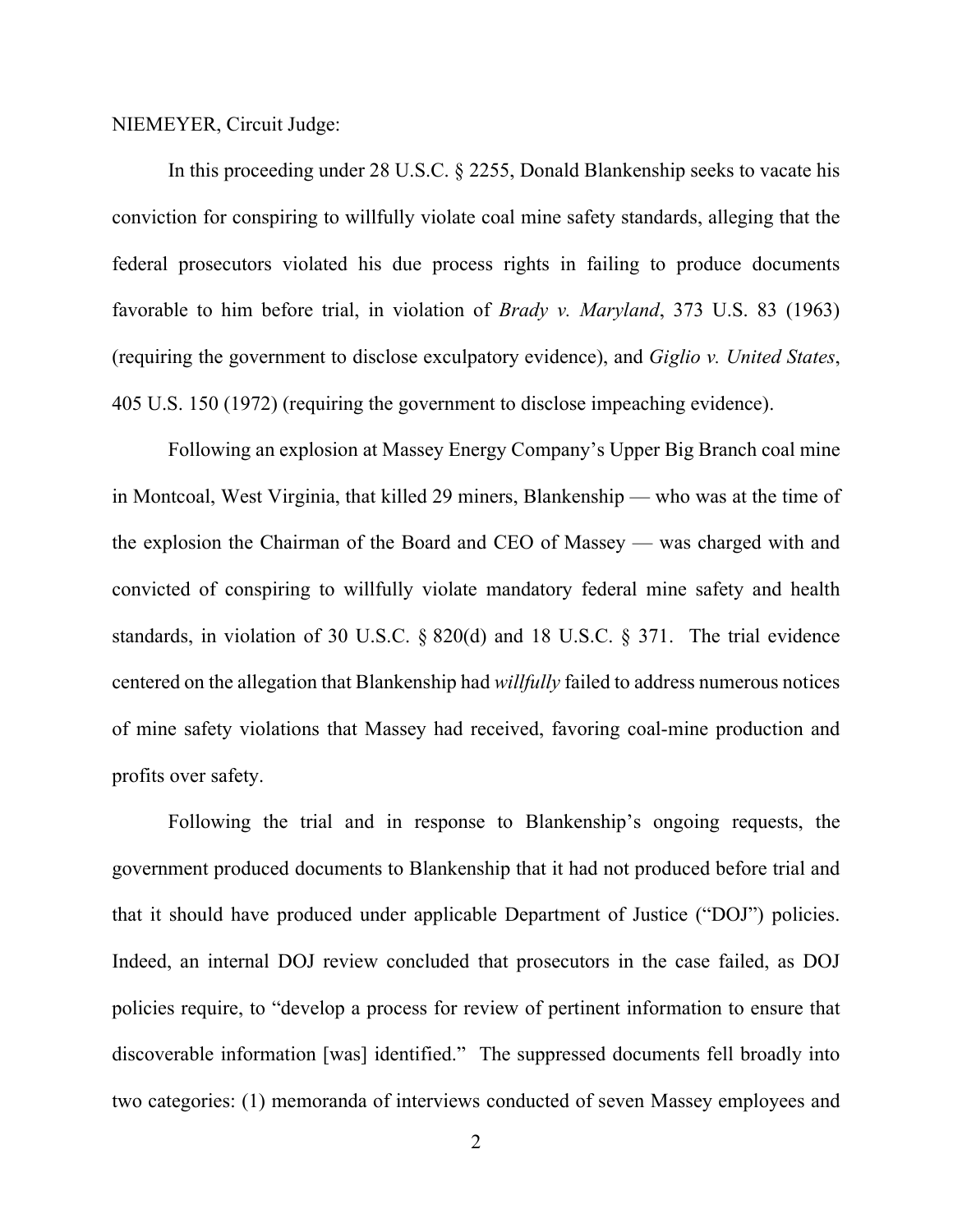(2) internal emails and documents of the Mine Safety and Health Administration ("MSHA") showing, among other things, some MSHA employees' hostility to Massey and Blankenship.

The district court, recognizing that the documents were improperly suppressed, concluded nonetheless that they were not material in that there was not a reasonable probability that they would have produced a different result had they been disclosed before trial. The court stated that "after thorough review, nothing ha[d] been presented to undermine confidence in the jury's verdict." It accordingly denied Blankenship's § 2255 motion.

Having given the record a close review ourselves, we reach the same conclusion as the district court. Accordingly, we affirm.

#### I

Before the explosion at the Upper Big Branch mine, which occurred on April 5, 2010, Massey had repeatedly been cited with respect to that mine for violations of the Federal Mine Safety and Health Act of 1977, 30 U.S.C. § 801 *et seq*. Indeed, in the 15 months prior to the explosion, it received the third-most serious safety citations of any mine in the United States.

In November 2014, a federal grand jury returned an indictment against Blankenship, who by then had retired from Massey, and the grand jury's superseding indictment alleged that from 2008 through April 9, 2010, Blankenship had, in connection with the Upper Big Branch mine, conspired to willfully violate federal mine safety and health standards, in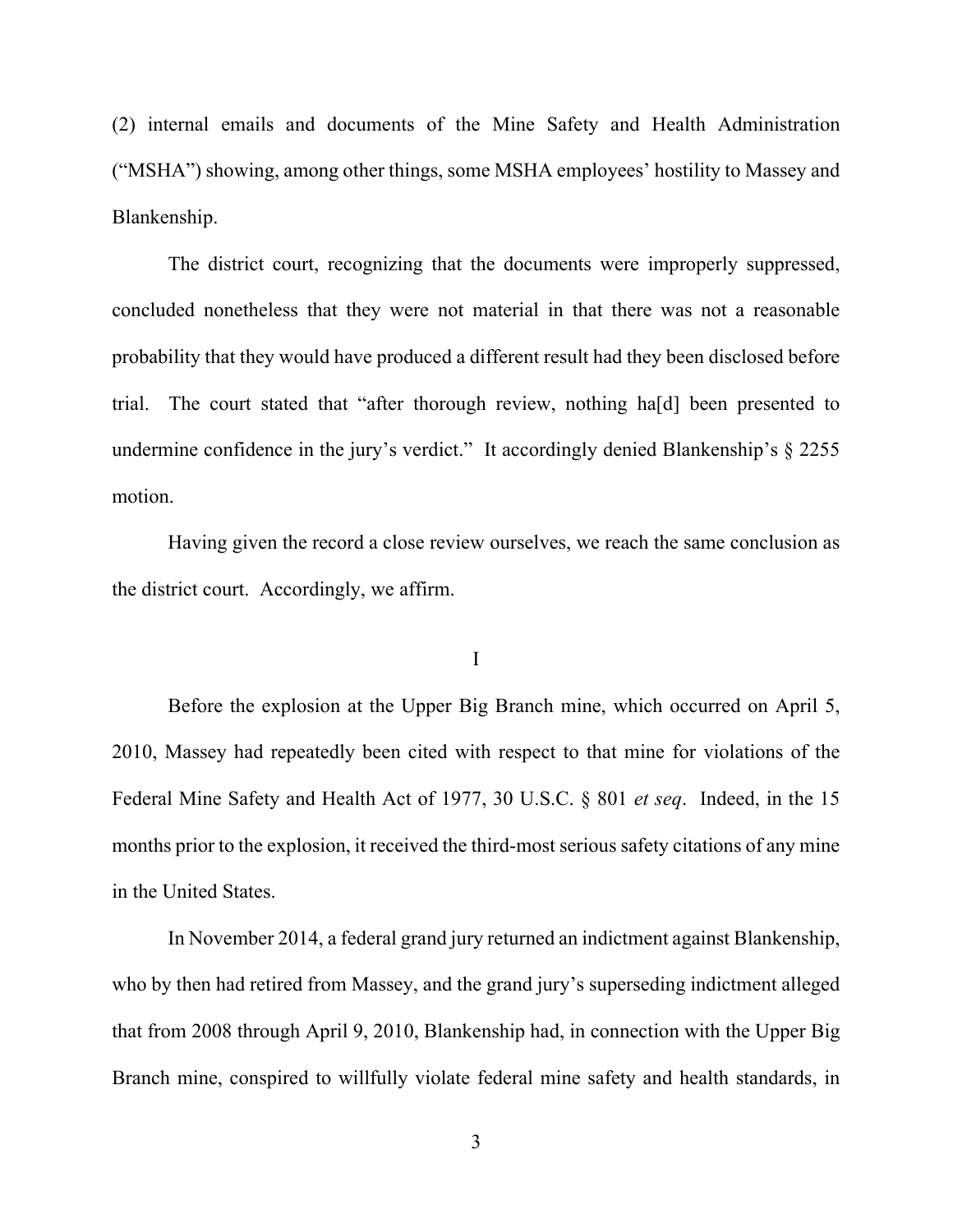violation of 30 U.S.C. § 820(d) and 18 U.S.C. § 371. It also charged that Blankenship had conspired to defraud the United States by impeding the MSHA in the enforcement of mine safety and health laws; had made false statements to the Securities and Exchange Commission, in violation of 18 U.S.C.  $\S$  1001(a) and  $\S$  2; and had engaged in securities fraud, in violation of 15 U.S.C. § 78ff, 17 C.F.R. § 240.10b-5, and 18 U.S.C. § 2.

At trial, the government's proof focused mainly on its allegation that Blankenship had conspired with other Massey employees to willfully violate mine health and safety standards in order to produce more coal at a lower cost. It presented evidence that Blankenship had received daily reports showing the numerous citations for safety violations at the mine. Bill Ross, one of Massey's senior safety officials, testified about his concern over the number and type of citations that Massey had been receiving and how his concerns had been communicated to Blankenship. For example, in a June 2009 memorandum prepared for Blankenship by a Massey in-house attorney, Blankenship was advised that Ross believed that "[t]he attitude at many Massey operations is 'if you can get the footage, we can pay the fines.'" The memorandum noted further that Ross's observation was that the company "would rather get violations, including unwarrantable actions, than wait for approval" from the MSHA, which "show[ed] a lack of concern for both safety and the law."

The evidence also showed that Blankenship had fostered this lax attitude toward safety by directing mine supervisors to focus on "running coal" rather than complying with safety standards. In particular, the Massey executive in charge of managing the Upper Big Branch mine, Chris Blanchard, testified (pursuant to a cooperation agreement) that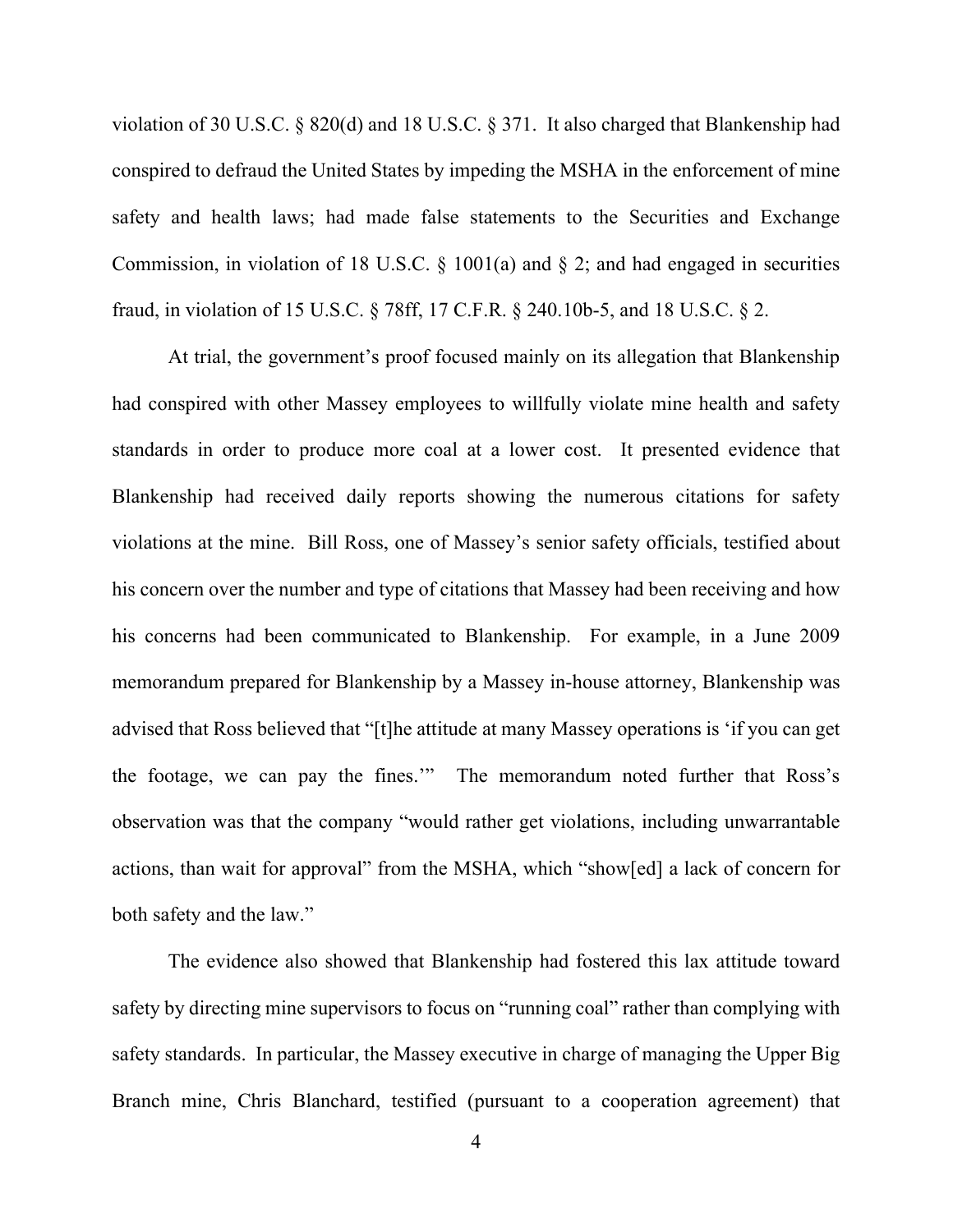Blankenship had made statements to him to the effect that "safety violations were the cost of doing business the way he wanted it done," taking from his various conversations with Blankenship that Blankenship "saw it as cheaper to break the safety laws and pay the fines than to spend what would be necessary to follow the safety laws." Blanchard agreed that Blankenship had "continually pressured" him "on profit and costs but rarely, if ever, said anything about the hundreds of safety law violations at [the Upper Big Branch mine]." According to Blanchard, Blankenship's policy was "to invariably press for more production even at mines that he knew were struggling to keep up with safety laws." Indeed, even though Massey employees advised Blankenship that the lack of adequate staff was a key factor in the high number of safety violations at the Upper Big Branch mine, Massey reduced staff there less than two months before the accident, a decision Blankenship would have had to approve given his close supervision of mine operations and staffing.

In addition to the testimony of Ross and Blanchard, the government also presented testimony from numerous coal miners about how they were required to work in unsafe conditions at the mine.

Blankenship's primary defense at trial was that none of the violations of safety standards had been willful. He acknowledged that he had pushed his subordinates to increase coal production while keeping costs down, but he maintained that the evidence also showed that he took safety seriously and had led a successful initiative in 2009 to cut down citations at all the Massey mines, including the Upper Big Branch mine. To present his defense, Blankenship's counsel vigorously cross-examined both Ross and Blanchard,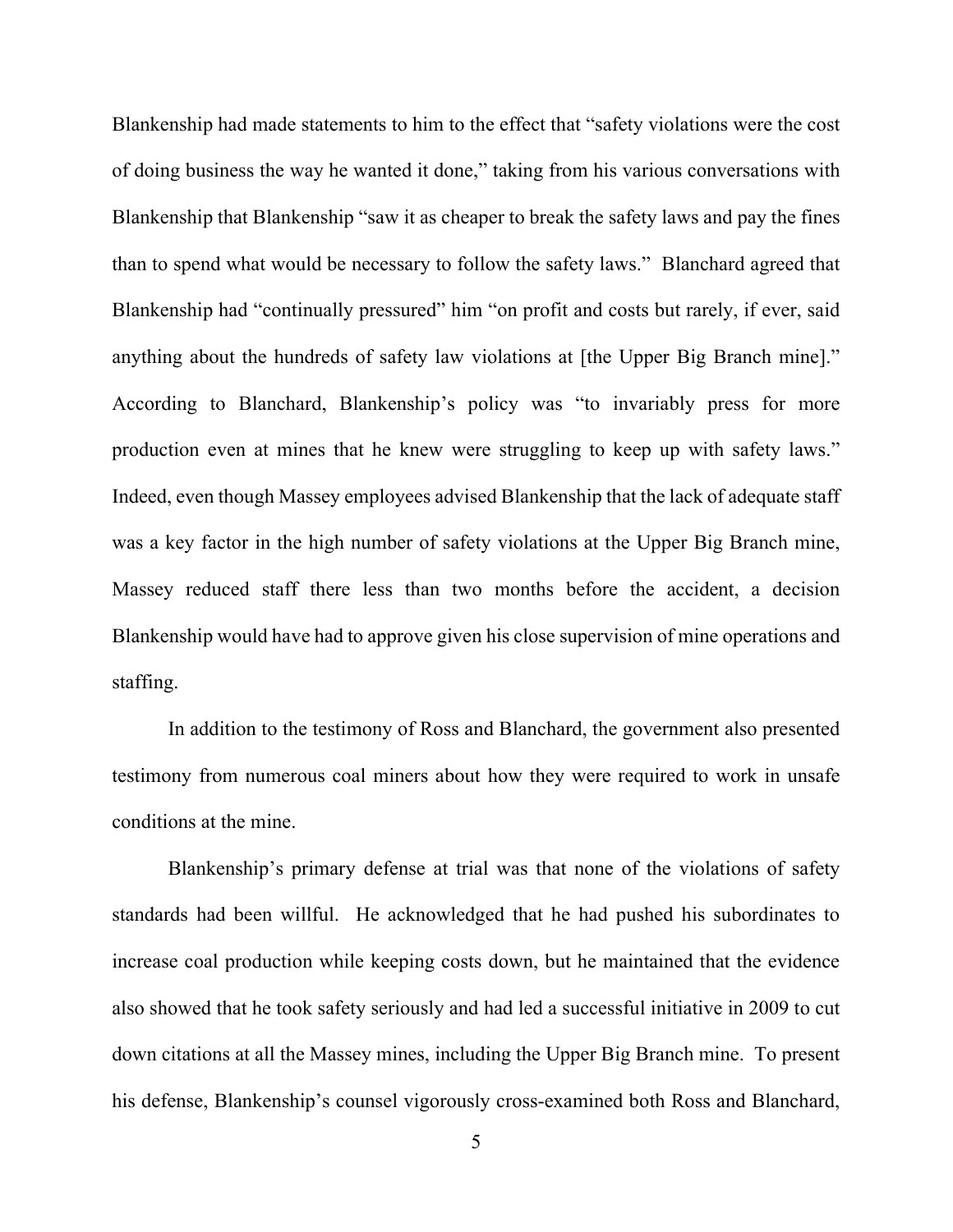presenting numerous Massey documents through them in support of his defense. Blankenship did not, however, call any witnesses, even though he had, in a pretrial filing, designated several high-level Massey employees as among those whom he might call to testify on his behalf.

The jury, after deliberating for approximately two weeks, convicted Blankenship of the misdemeanor offense of conspiring to willfully violate mine safety and health standards and acquitted him on the remaining counts. The district court sentenced Blankenship to 12 months' imprisonment and imposed a \$250,000 fine.

On appeal, we affirmed the district court's judgment, *United States v. Blankenship*, 846 F.3d 663 (4th Cir. 2017), and the Supreme Court denied Blankenship's petition for a writ of certiorari, *Blankenship v. United States*, 138 S. Ct. 315 (2017).

Following his conviction, Blankenship continued to request evidence that he believed the government had suppressed both before and during trial, despite his repeated requests and motions for the evidence. The government had responded to his earlier requests by stating that it had complied with its discovery obligations. But in response to Blankenship's post-trial requests, the United States Attorney's Office began providing Blankenship with documents it had not previously produced, having by then concluded that its earlier production of documents had not complied with DOJ policies governing discovery.

The documents belatedly produced fell into two broad categories. First, the government produced memoranda prepared by federal law enforcement agents summarizing their interviews of seven individuals who had been high-ranking Massey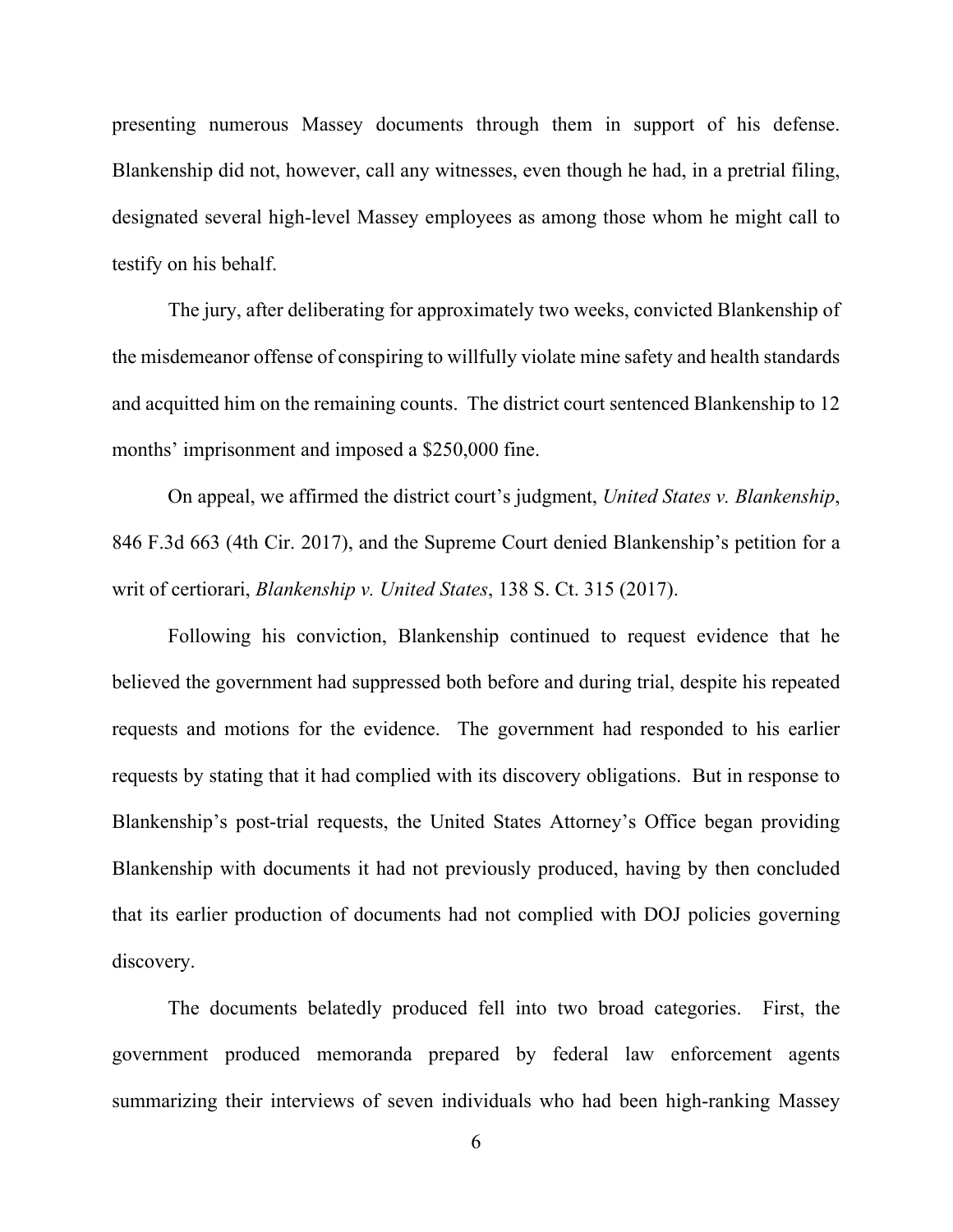employees during the time period charged in the indictment (2008 to 2010). Two of these employees were Ross and Blanchard, who testified at trial and were cross-examined extensively, while the remaining five — Mark Clemens, Steve Sears, Sabrina Duba, Charlie Bearse, and Stephanie Ojeda — did not testify at trial. Four of those five, however, had been included on Blankenship's pretrial witness list. Only Sears, who had overseen Massey's sales operation, was not. The second category of documents produced by the government were internal documents from the MSHA, including emails and disciplinary records for a few MSHA employees in connection with their supervision of the Upper Big Branch mine. Some of the MSHA documents contained statements by several employees that indicated a hostility to Massey and Blankenship.

In response to the government's late production of documents, Blankenship filed a § 2255 motion to vacate his conviction, asserting that the government had violated its obligations under *Brady* and *Giglio* by suppressing materially favorable evidence in violation of the Due Process Clause.

Blankenship's motion was initially referred to a magistrate judge, who recommended to the district court that the motion be granted. The district court, however, reviewed the matter de novo and issued an opinion and order dated January 15, 2020, denying the motion. The court concluded that while the documents at issue had been improperly suppressed, Blankenship had not been prejudiced, as the documents were not material to the outcome of the trial. Specifically, the court concluded that the memoranda relating to the interviews of Ross and Blanchard were "overwhelmingly negative toward [Blankenship], and that most of the favorable information cited by" Blankenship in the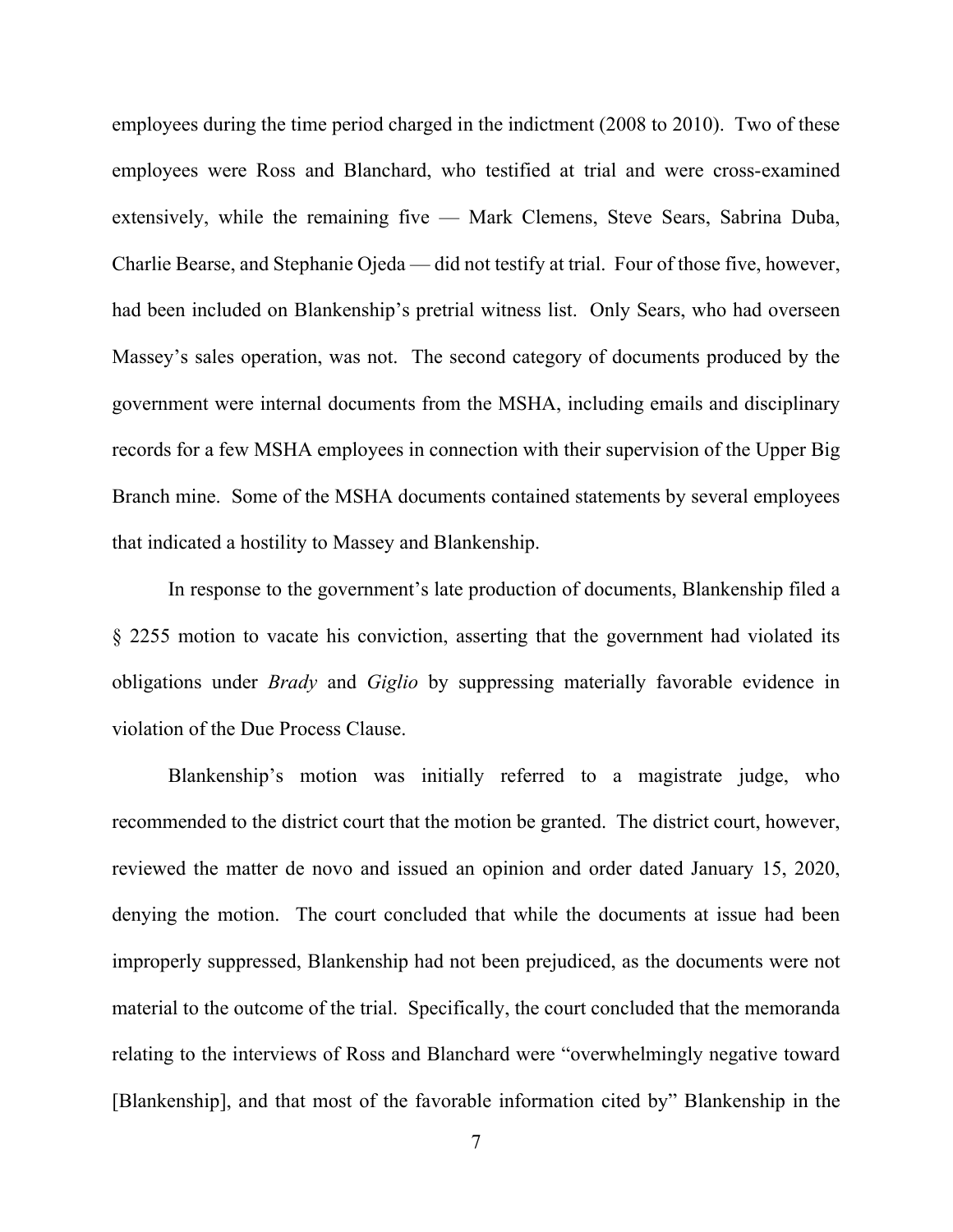summaries could "only be viewed as such when taken entirely out of context of the full documents." The court observed that "several statements cited by [Blankenship] as favorable" — including Blanchard's statements that "Blankenship had a disdain for MSHA," "felt MSHA made things up," and "viewed violations as the cost of doing business" — "directly contradict [ed] the theory of the case pursued by the defense team" at trial, which was "that Blankenship was serious about remedying violations and did not willfully break the law or ignore violations." And, as to the remainder of the statements in these memoranda that Blankenship identified as exculpatory, the court concluded, "[a]fter careful review of the trial transcript," that "all of the undisclosed allegedly exculpatory statements contained in the Blanchard and Ross [interview memoranda] were covered thoroughly and repeatedly" in the cross-examination of those witnesses at trial.

With respect to the memoranda relating to the interviews of the remaining five Massey employees who did not testify at trial, the district court agreed with Blankenship that the memoranda suggested that those individuals could have provided some trial testimony that would have been favorable to him. It noted, however, that "all but one of the witnesses were on [Blankenship's] trial witness list" and that they all "occupied positions that would make them both obvious and available sources of potential exculpatory information." In view of those circumstances, the court concluded "that defense counsel's failure to call or interview these witnesses, if indeed they were not interviewed by the defense, was an apparent 'tactical decision,' rather than a constitutional deprivation." In this regard, it relied on our prior holding in *United States v. Wilson*, 901 F.2d 378, 381 (4th Cir. 1990), that a *Brady* violation is not shown when the "exculpatory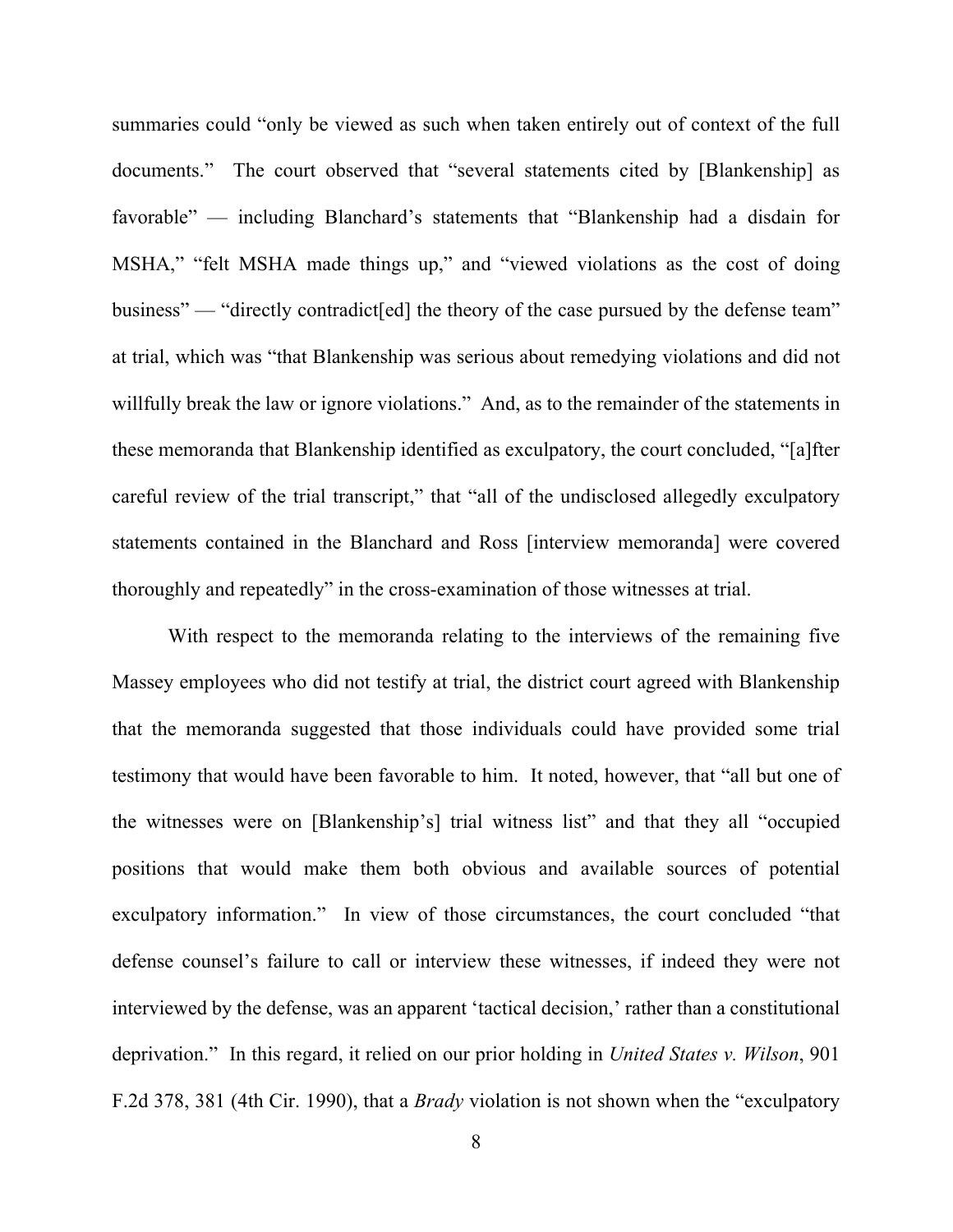information is not only available to the defendant but also lies in a source where a reasonable defendant would have looked." The court also observed that "most of the favorable substance of these [interview memoranda] was brought out as evidence during the trial," making the statements "cumulative, at best."

Finally, with respect to the internal MSHA records, the court concluded that they "were not material, because there was no reasonable probability that the evidence could have had an impact on the verdict." Blankenship had argued that the undisclosed MSHA records "could have been used to demonstrate that (1) MSHA citations did not reflect actual violations; (2) [there was] MSHA bias and contempt toward Massey and Blankenship; (3) it was not clear that Massey's practices related to advance notice to [miners that inspectors had arrived at the site] were actually illegal; and (4) several MSHA supervisors were disciplined by the agency for inadequate supervision over [the Upper Big Branch mine] — particularly [with respect to the mine's] approved ventilation plans." The court noted, however, that pursuant to its pretrial rulings, evidence relating to unsubstantiated citations, the legality of Massey's advance notice practices, and improper MSHA ventilation plans was not admissible at trial. In particular, the court explained that the MSHA citations had been admitted "only to show Blankenship's knowledge or intent relative to safety issues, as opposed to evidence of actual safety law violations" and that the jury had been instructed at least twice that the citations could not be used to establish violations of safety laws. As for the MSHA emails showing employee hostility to Blankenship and Massey, the court noted that "[e]mails tending to show bias on behalf of individual MSHA employees [did] not necessarily substantiate a claim that the agency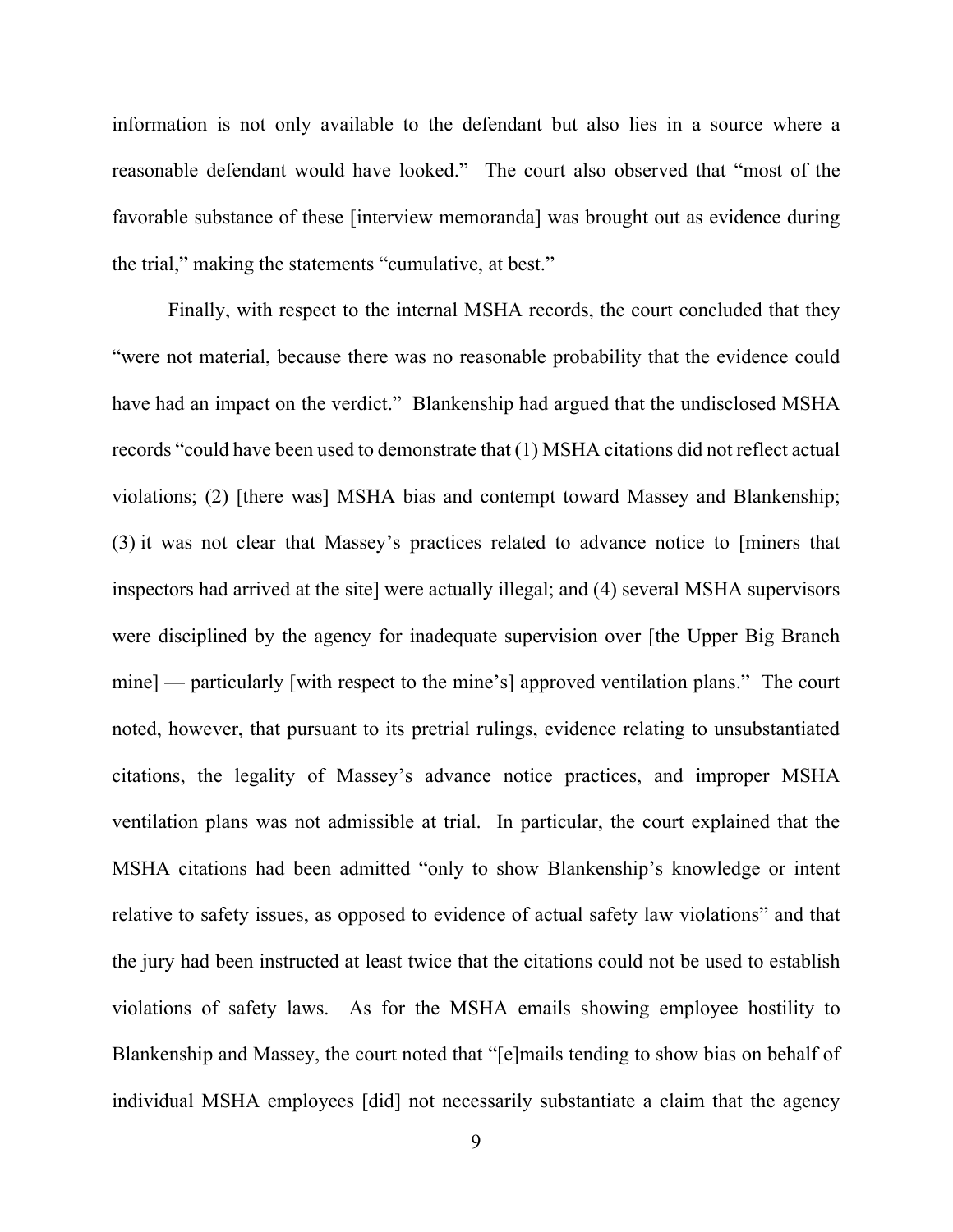itself was biased." Moreover, the court observed, the materiality "inquiry must be undertaken in light of the entire record," and "the evidence presented against [Blankenship] was substantial." "The core evidence regarding safety violations was not MSHA citations," the court explained, "but testimony from miners and others with direct, firsthand knowledge of conditions in the mine." At bottom, the court concluded that Blankenship had "failed to meet his burden to establish that a reasonable probability exist[ed] that the outcome of the trial might have been different had the suppressed evidence been disclosed prior to trial."

By order dated October 23, 2020, we granted Blankenship's request for a certificate of appealability on the issue of whether the government violated *Brady* and *Giglio*.

#### II

Due process requires that in a criminal prosecution, the government must disclose to the defendant evidence favorable to him if the suppression of that evidence would deny him a fair trial. "Society wins not only when the guilty are convicted but when criminal trials are fair; our system of the administration of justice suffers when any accused is treated unfairly." *Brady v. Maryland*, 373 U.S. 83, 87 (1963). The Court in *Brady* held that the prosecution's suppression of evidence that is favorable to the accused "violates due process where the evidence is material either to guilt or to punishment, irrespective of the good faith or bad faith of the prosecution." *Id.* And evidence *favorable to the defendant* includes not only exculpatory evidence but also evidence that the defendant can use to impeach government witnesses. *See Giglio v. United States*, 405 U.S. 150, 153–54 (1972); *United*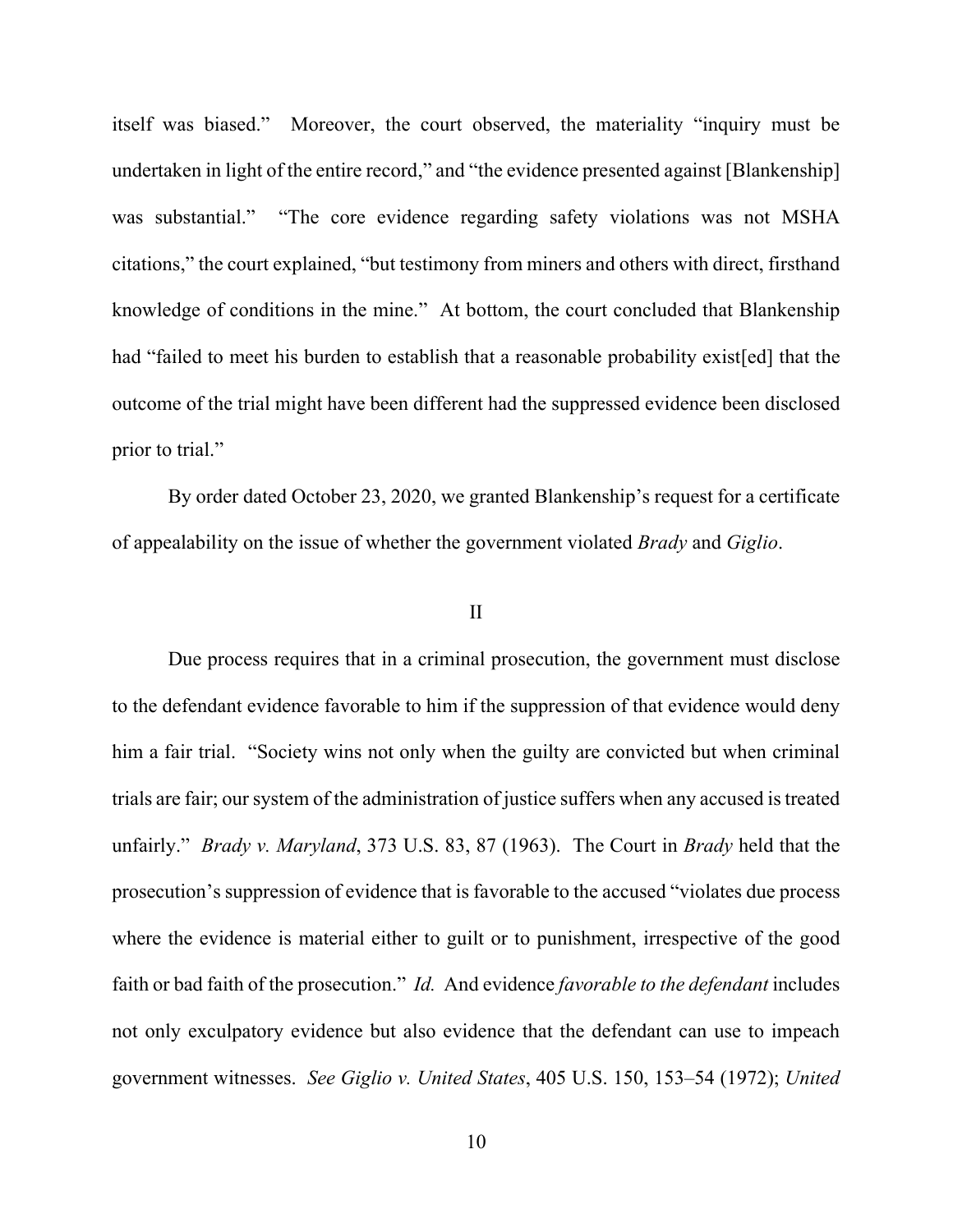*States v. Bagley*, 473 U.S. 667, 676 (1985). Just as the *Brady* rule does not depend on the good faith, *vel non*, of the prosecutor, it also is not limited to evidence known only to the prosecutor. Thus, the obligation applies to "evidence known only to police investigators and not to the prosecutor." *Kyles v. Whitley*, 514 U.S. 419, 438 (1995).

Nonetheless, "the Constitution is not violated every time the government fails or chooses not to disclose evidence that might prove helpful to the defense." *Id.* at 436–37. Rather, the suppressed evidence must be materially favorable to the accused — that is, the nondisclosure must be "so serious that there is a reasonable probability that the suppressed evidence would have produced a different verdict." *Strickler v. Greene*, 527 U.S. 263, 281 (1999). Stated otherwise, the question is whether "the favorable evidence," "considered collectively," "could reasonably be taken to put the whole case in such a different light as *to undermine confidence in the verdict*." *Kyles*, 514 U.S. at 435–36 (emphasis added).

With these governing principles in hand, we now turn to the two categories of documents at issue to determine whether they were favorable to Blankenship and whether there is a reasonable probability that their disclosure would have produced a different result — i.e., whether Blankenship was prejudiced by their suppression.

#### A

With respect to the suppressed memoranda relating to the interviews of seven Massey employees, several described interviews with Ross and Blanchard, who testified at trial. Blankenship acknowledges on appeal that "[t]he District Court was correct in finding that the substance of [the] undisclosed exculpatory statements" made by Ross and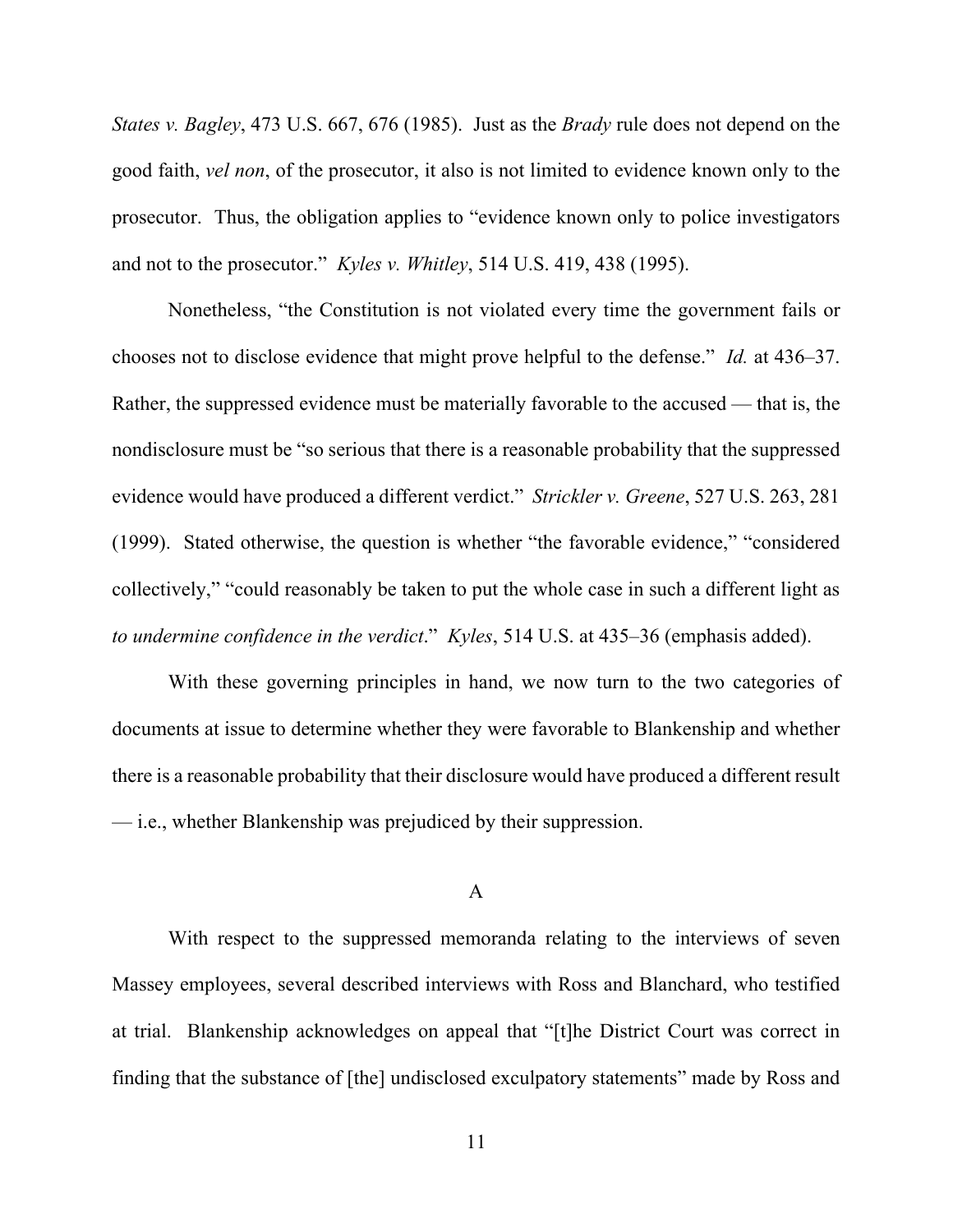Blanchard in their pretrial interviews "was covered" during defense counsel's thorough cross-examination of these witnesses at trial and therefore that "these nondisclosures were not ultimately violations of *Brady*."

With respect to the memoranda relating to the pretrial interviews of the remaining five Massey employees, it is significant that these employees held executive or administrative positions at Massey that placed them in close contact with Blankenship during the relevant period. Mark Clemens was Senior Vice President of Operations for Massey Coal Services and reported directly to Blankenship; Steve Sears oversaw the company's sales operation and reported on an informal basis to Blankenship; Sabrina Duba was a senior accountant who communicated with Blankenship on a daily basis; Charlie Bearse was responsible for a group of mines and communicated regularly with Blankenship; and Stephanie Ojeda was the in-house lawyer who prepared the June 2009 memorandum for Blankenship that summarized Ross's safety concerns.

The statements in these interview memoranda that might have been helpful to Blankenship's defense generally pertained to things that Blankenship himself had said or done with respect to safety or to the employees' overall perception of the company's commitment to safety. Clemens, for example, stated generally that "there was pressure at Massey to run coal, but not enough pressure to overlook safety" and that he had "initiated a non-fatal days lost (NFDL) audit" at Blankenship's direction after MSHA found that not all accidents were being reported. Sears stated that "Massey's primary focus was safety" and that "Blankenship [had] started a safety program . . . and pushed safety more than any other CEO in the industry." Duba helped develop the format for the daily violation report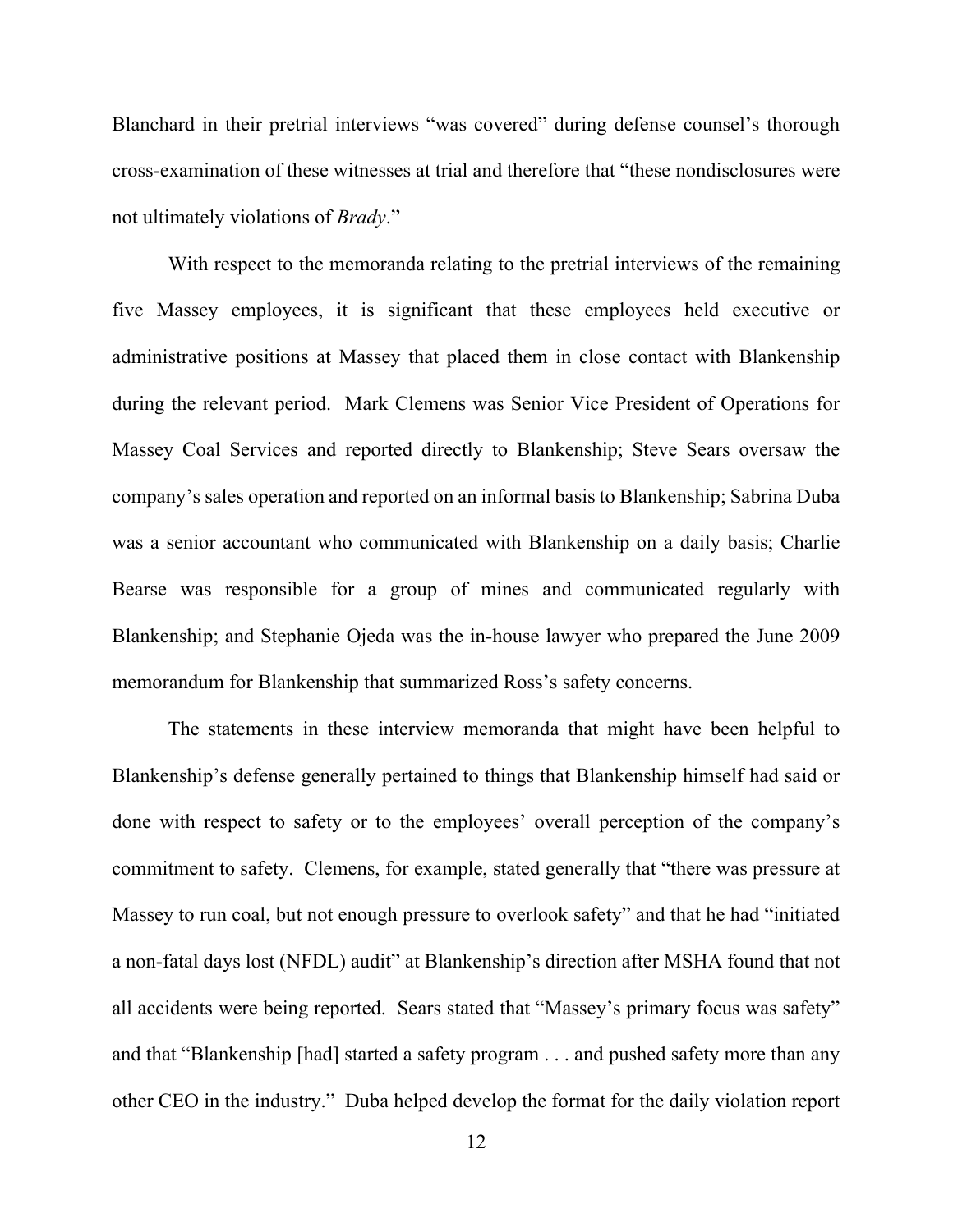that Blankenship received and stated that Blankenship "wanted to know" the identities of "the repeat offenders." Bearse acknowledged that the mines he supervised "receiv[ed] a lot of citations" but stated that "[t]he [i]ntent was always zero violations" and that "he could make a list of safety things that he was involved with" and that "the list would be half" as long without Blankenship's involvement. Bearse also stated that Massey's staffing on mine sections "was the industry standard" and that while "Blankenship was very aggressive and in your face," "safety was implied." Ojeda, who had been interviewed by Blankenship's counsel a few weeks before her interview with the government agents, stated that Blankenship "seemed to think that Ross was legitimate" and that she thought he was "looking for solutions from Ross."

It is apparent that each of these five witnesses held high positions in Massey and, from those positions, interacted closely with Blankenship, indeed engaging with him on some of the very issues raised in his prosecution. Blankenship knew what he had told them and asked them to do, and undoubtedly he also had a sense of their views about the company's approach to safety. Indeed, he listed four of the five individuals as potential witnesses to testify *on his behalf* in his pretrial witness list, surely knowing how they might help his case.

These facts do not describe a circumstance where Blankenship was required to "scavenge for hints of undisclosed *Brady* material" or which amounted to a hide-and-seek process in which Blankenship was the seeker. *Banks v. Dretke*, 540 U.S. 668, 695–96 (2004). Rather, the information was in Blankenship's own house and held by in-house witnesses close to him. At the very least, he knew of the availability of this type of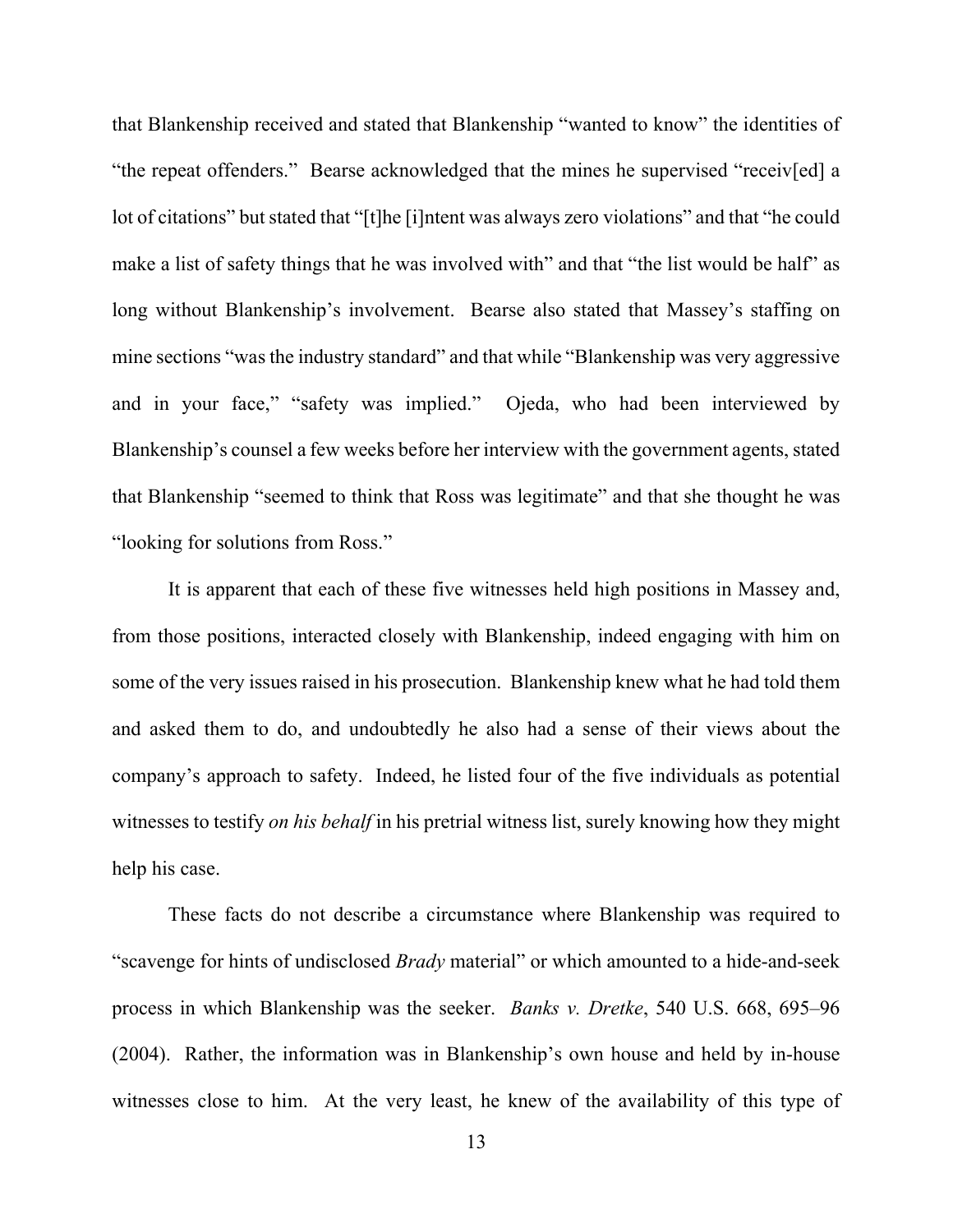information and where to find it. Its location was surely where he would first look indeed, probably did look. This circumstance therefore is governed by our holding in *Wilson* that "where the exculpatory information is not only available to the defendant but also lies in a source where a reasonable defendant would have looked, a defendant is not entitled to the benefit of the *Brady* doctrine." 901 F.2d at 381.

Blankenship contends that *Wilson* is no longer good law in light of the Supreme Court's subsequent decision in *Banks*, even though we have continued to apply *Wilson* following *Banks*. *See, e.g.*, *United States v. Parker*, 790 F.3d 550, 561–62 (4th Cir. 2015); *United States v. Catone*, 769 F.3d 866, 872 (4th Cir. 2014); *Lovitt v. True*, 403 F.3d 171, 184 (4th Cir. 2005). *Wilson* and *Banks*, however, control two entirely different circumstances. In *Banks*, the State suppressed information that a key government witness had set up the defendant's arrest and had served as a paid police informant. 540 U.S. at 678–84. Moreover, the State covered up the paid-police-informant fact during trial by failing to correct the witness's false testimony that he was not a paid informant. *Id.* In the postconviction proceeding, the State nonetheless argued that the defendant had failed to use "appropriate diligence in pursuing" his *Brady* claim, faulting him for failing to discover the suppressed facts earlier. *Id.* at 695. The Supreme Court rejected this argument, explaining that its "decisions lend no support to the notion that defendants must scavenge for hints of undisclosed *Brady* material when the prosecution represents that all such material has been disclosed." *Id.* It characterized the State's argument as essentially being "that 'the prosecution can lie and conceal and the prisoner still has the burden to . . . discover the evidence,' so long as the 'potential existence' of a prosecutorial misconduct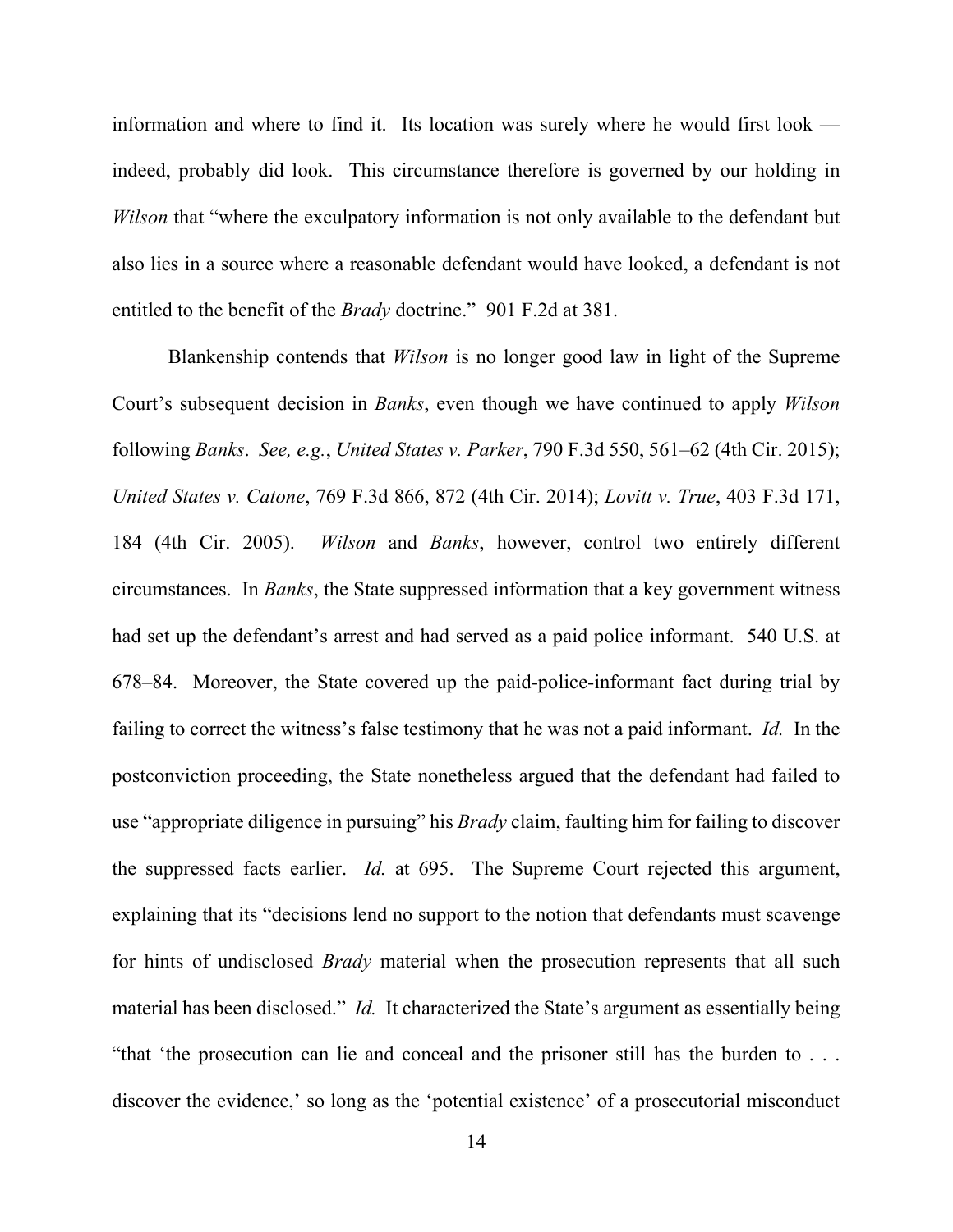claim might have been detected." *Id.* at 696 (citation omitted). And it admonished that a rule "declaring 'prosecutor may hide, defendant must seek,' is not tenable in a system constitutionally bound to accord defendants due process." *Id.*

The circumstances in *Banks* in no way describe those here. To obtain access to the testimony of individuals who had once been his own employees, Blankenship would not have been required to scavenge, guess, search, or seek. He had the evidence before him and undoubtedly was aware of it, as he indicated his choice to use the very same employees as his own witnesses at trial. This case instead falls squarely under the principle that the *Brady* doctrine is not available where the favorable information is available to the defendant and lies in a source where a reasonable defendant would have looked. *See Wilson*, 901 F.2d at 381.

To be clear, the government's need to comply with its *Brady* obligations is not obviated by the defendant's lack of due diligence. The constitutional right cannot be so burdened. It is, after all, the fairness that inheres in the fulfillment of the government's *Brady* obligations that must be satisfied — the fairness of disclosing to the defendant evidence favorable to him — and the government cannot ignore fundamental fairness concerns by arguing that the defendant failed to find evidence that the government did not disclose. The government's role is grander than serving as an advocate solely for conviction; it must be an advocate for the just outcome of a criminal prosecution. *See Berger v. United States*, 295 U.S. 78, 88 (1935) (noting that the government's "interest . . . in a criminal prosecution is not that it shall win a case, but that justice shall be done").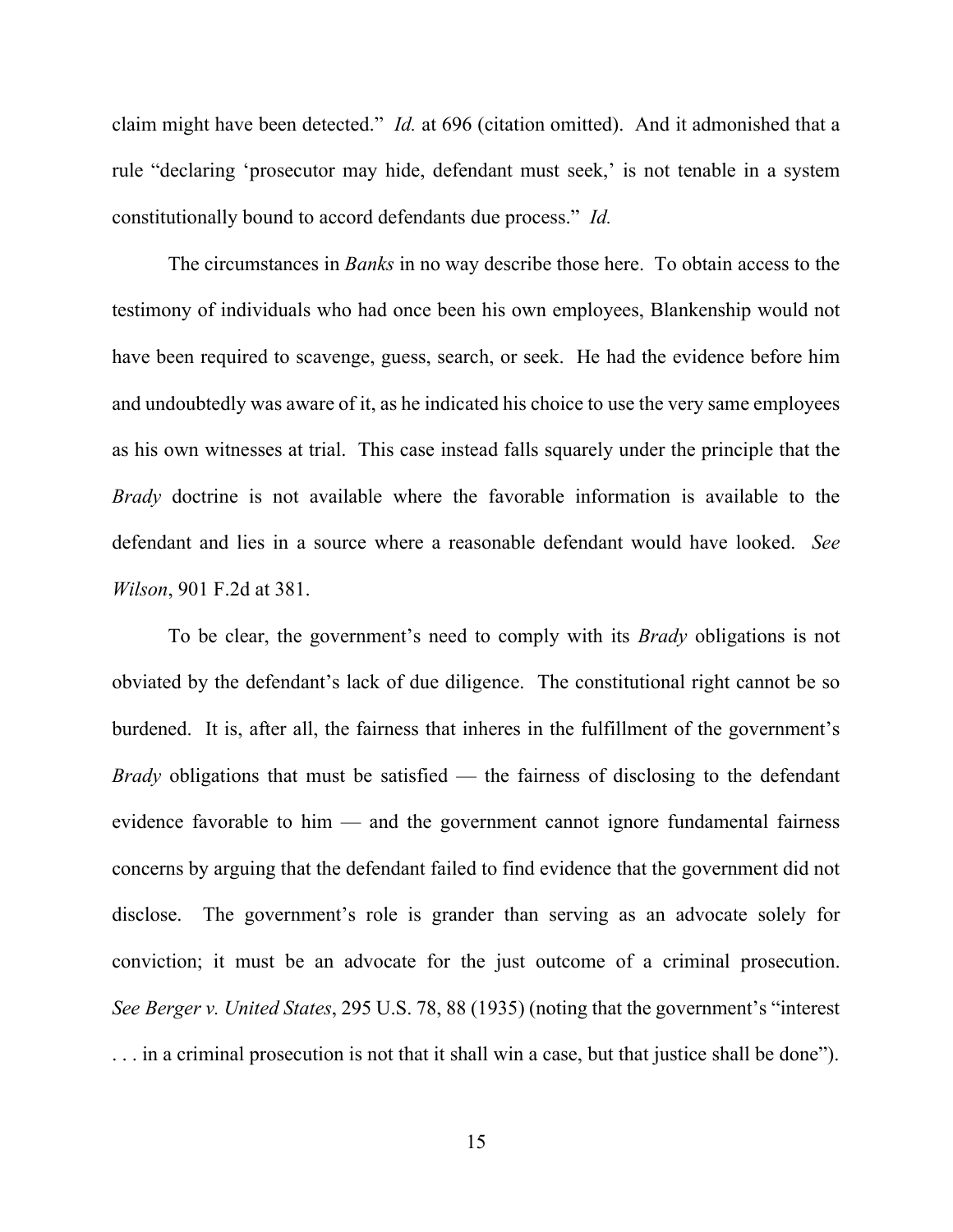Yet, while that precept is overriding, common sense should not be ignored. Thus, when assessing the defendant's role in preparing his defense, he should not be allowed to turn a willfully blind eye to available evidence and thus set up a *Brady* claim for a new trial. In this manner, we distinguish the burden of due diligence — which the defendant need not carry in asserting a *Brady* claim — from the common-sense notion of self-help imputable to a defendant in preparing his case. This is precisely the distinction between *Wilson* and *Banks*.

In this case, the district court also appropriately noted the lack of materiality where Blankenship was able to elicit most of the favorable substance of the statements in the interview memoranda through the cross-examination of Ross and Blanchard and then decided, as a matter of strategy, not to call any witnesses to testify. Blankenship's lead counsel even highlighted this point during closing arguments, noting that he had told the jury in his opening statement "that it might take us a while to put on the evidence that indicated that Massey did not want citations. *I didn't realize that we were going to do it with the Government's key witness*," i.e., Blanchard. (Emphasis added).

We conclude accordingly that the suppression of the interview memoranda for Ross, Blanchard, and the five potential defense witnesses did not prejudice Blankenship.

B

With respect to the internal MSHA documents that were suppressed — consisting primarily of emails between and among agency employees and disciplinary records for three MSHA employees that stemmed from an internal agency review conducted after the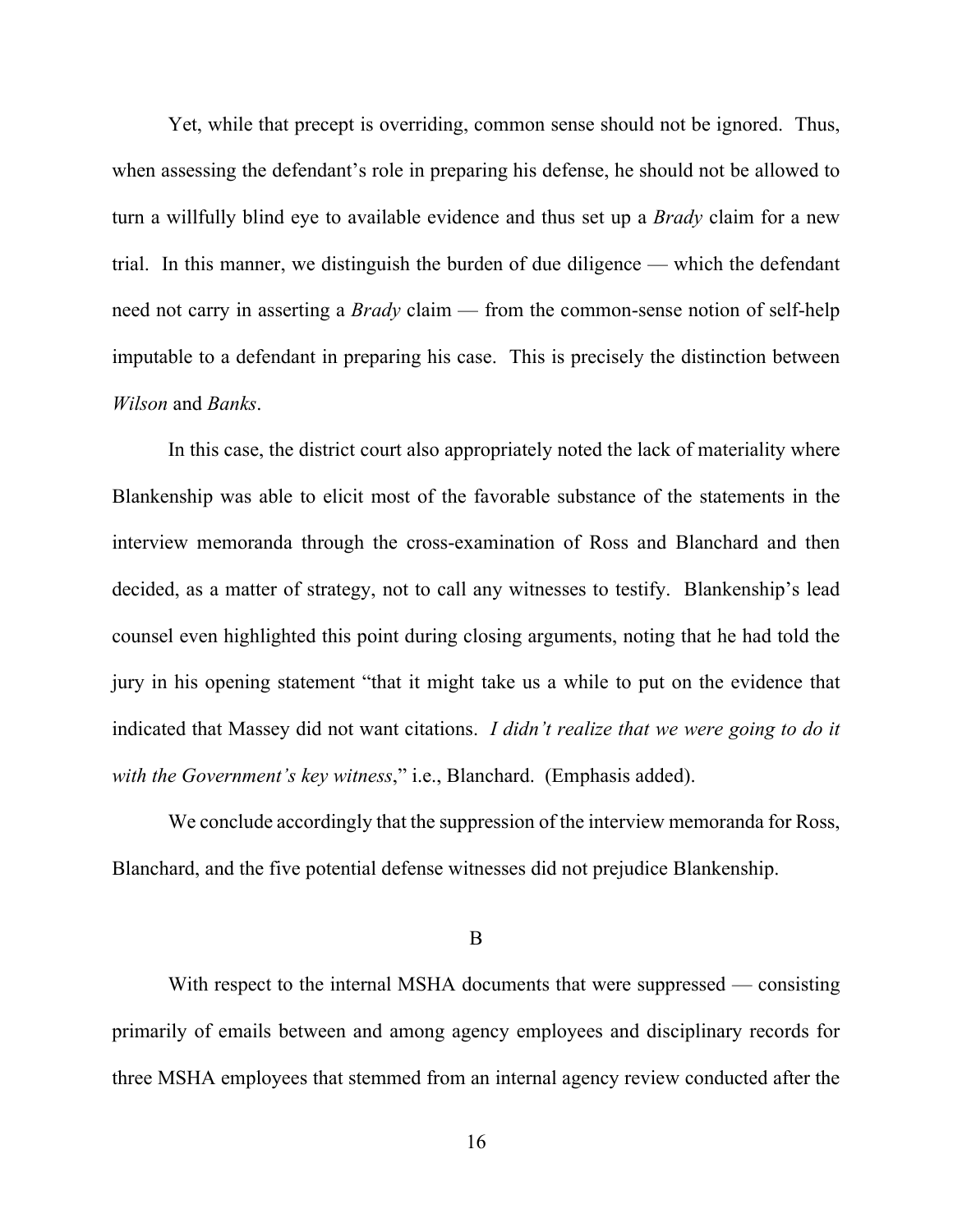Upper Big Branch mine explosion — Blankenship contends that they should have been produced under *Brady* and *Giglio* to allow him to demonstrate, most notably, that the MSHA was biased against him and Massey.

One document in this category was generated before the explosion. When an MSHA public affairs employee circulated to other MSHA employees a Massey press release noting that two Massey mines were receiving a safety award from the MSHA, one employee wrote to another, "This won't play well with certain parties." All the other "bias" documents were dated after the fatal explosion and indicated that certain MSHA employees viewed Blankenship or Massey negatively. For instance, about two weeks after the explosion, one MSHA official commented that a "hazard complaint news release" that the agency was preparing to release should "put a dagger into massey" by noting a complaint that the MSHA had received at another Massey mine "even after the explosion." This "dagger" comment appears to have prompted the head of the MSHA to warn in response that the news release was "about presenting the facts to the public in a responsible way." Several months later, when an MSHA employee forwarded to a colleague an article with the title "Don Blankenship Is an Evil Bastard," the colleague joked that it appeared that the other employee had written the title. About a year later, when news circulated in December 2011 that Blankenship intended to start a new coal company, an employee at MSHA lamented that "[t]he Grinch that stole safety is back." And, in the most vivid exchange, one MSHA employee used graphic and violent language to discuss his vehement dislike of Blankenship after Blankenship, who at the time was still the head of Massey, was quoted in the news as saying that the fatal explosion had "impact[ed] production in that people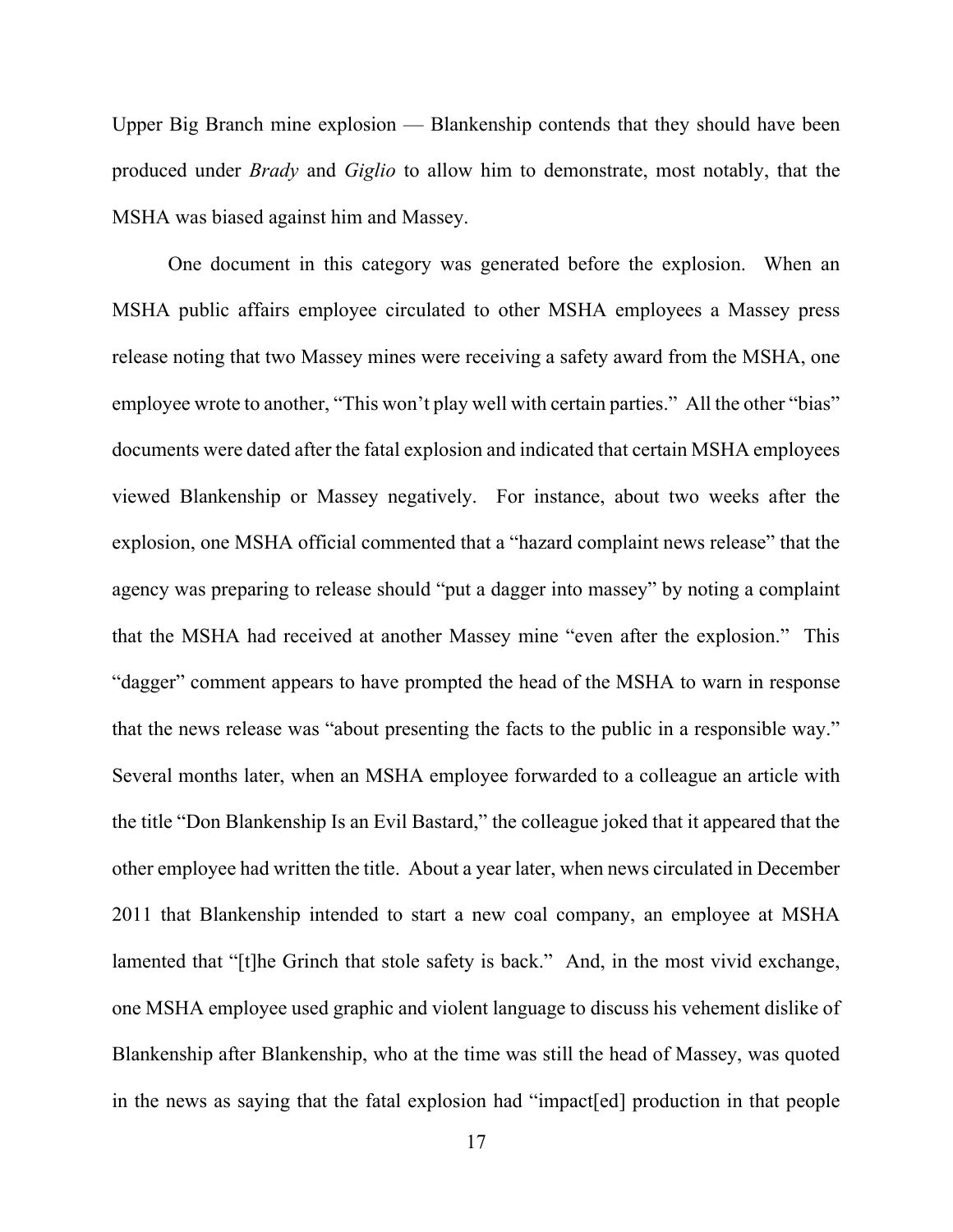[were] trying to make sure they're in compliance with every rule." The employee wrote that he "hope[d] that  $[Blankenship] \dots get[s]$  raped by a rhinoceros. Horn end."

These records were indeed unflattering to the MSHA and undoubtedly could be used to show hostility of the particular employees involved. But it does not follow that they were material to Blankenship's prosecution for conspiracy to willfully violate mine safety and health standards. First, none of the MSHA employees who wrote the "bias" emails testified at Blankenship's trial, nor were any of them proffered as witnesses or even — as far as we can tell — mentioned in the lengthy proceeding. There is also no indication that any of these MSHA employees had any involvement in the decision by the United States Attorney's Office to charge Blankenship with criminal offenses. In these circumstances, it is far from clear how Blankenship would have been able to introduce these documents into evidence at trial or even use them to discover admissible evidence. *See Wood v. Bartholomew*, 516 U.S. 1, 6 (1995) (inadmissible evidence "could have had no direct effect on the outcome of trial" for *Brady* purposes).

Blankenship's theory appears to be that the records would have been admissible to show that the MSHA as an agency was biased against him. But the district court rejected the argument, stating that "[e]mails tending to show bias on behalf of individual MSHA employees do<sup>[]</sup> not necessarily substantiate a claim that the agency itself was biased against [Blankenship] or Massey." Moreover, even if Blankenship were somehow able to introduce the records into evidence, they may well have done his defense more harm than good, as the records themselves generally indicated that the reason certain MSHA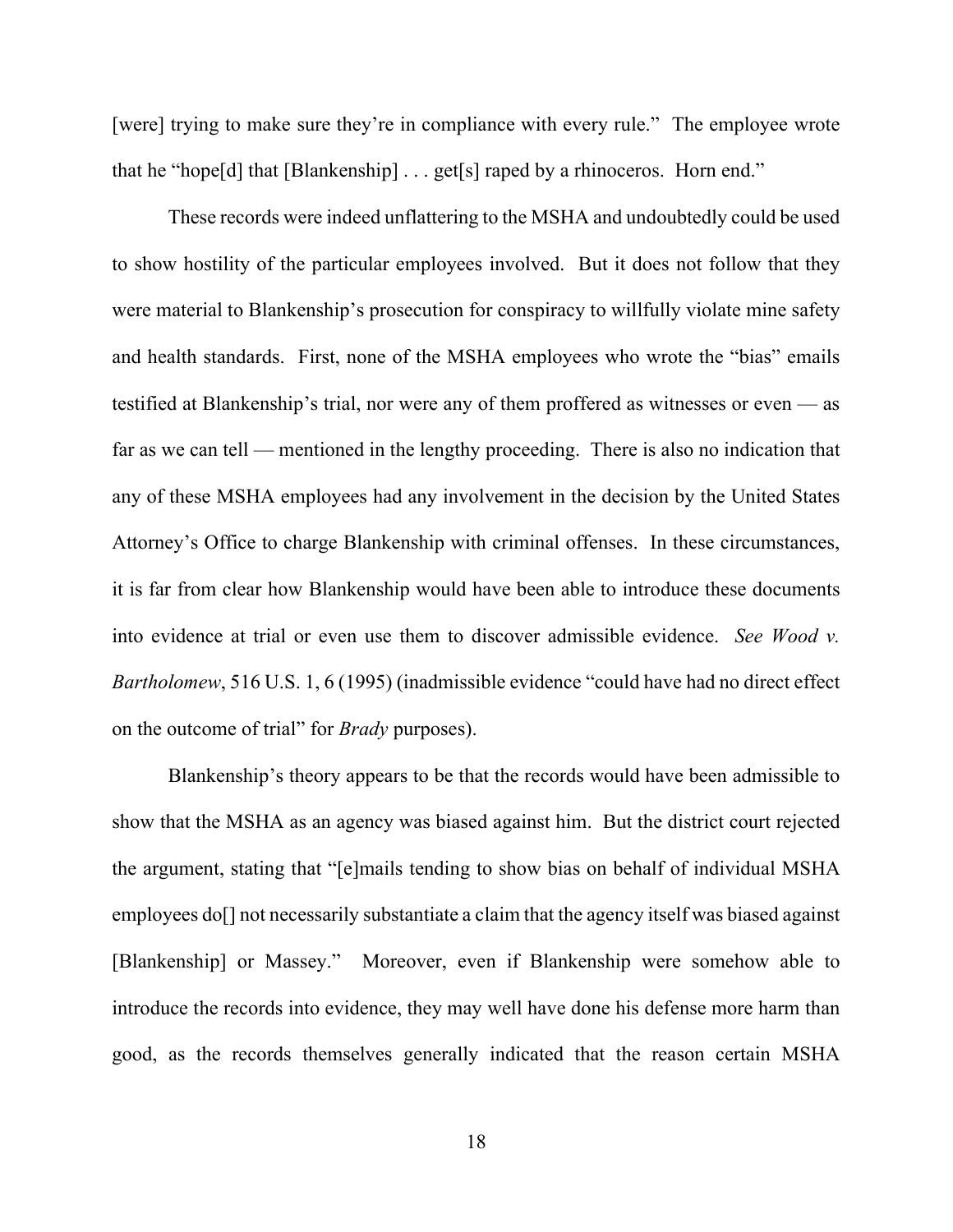employees were hostile to Blankenship was because they perceived him as being reckless with regard to mine safety.

We agree with the district court that the suppression of these documents and the other MSHA records did not violate *Brady* and *Giglio*. The bias of individual MSHA employees — if bias is the correct word when considering that the employees' hostile comments were in response to the perceived lack of mine safety — could not be accepted to show agency bias unless it was shown that the employees spoke for the agency or had some responsibility in regard to Blankenship's prosecution. But that has not been shown. Most importantly, the core issue at trial did not relate to the validity of the mine safety citations or to MSHA conduct; it focused on Blankenship's state of mind — whether he conspired to *willfully* violate mine safety standards. And the evidence relevant to that issue came from (1) miners and others with factual knowledge of the conditions at the mine and (2) Massey employees and documents providing evidence relevant to Blankenship's state of mind.

We agree with the district court that this category of documents was not material to the outcome of the trial and that their suppression therefore did not constitute a *Brady* violation. *See Bagley*, 473 U.S. at 682.

\* \* \*

The circumstances that have brought us to this point in the prosecution of Blankenship are not flattering to the government, and Blankenship's protest is not a frivolous one. Nonetheless, after a careful review, we conclude that the suppression at issue — both with respect to the individual categories of documents and when they are